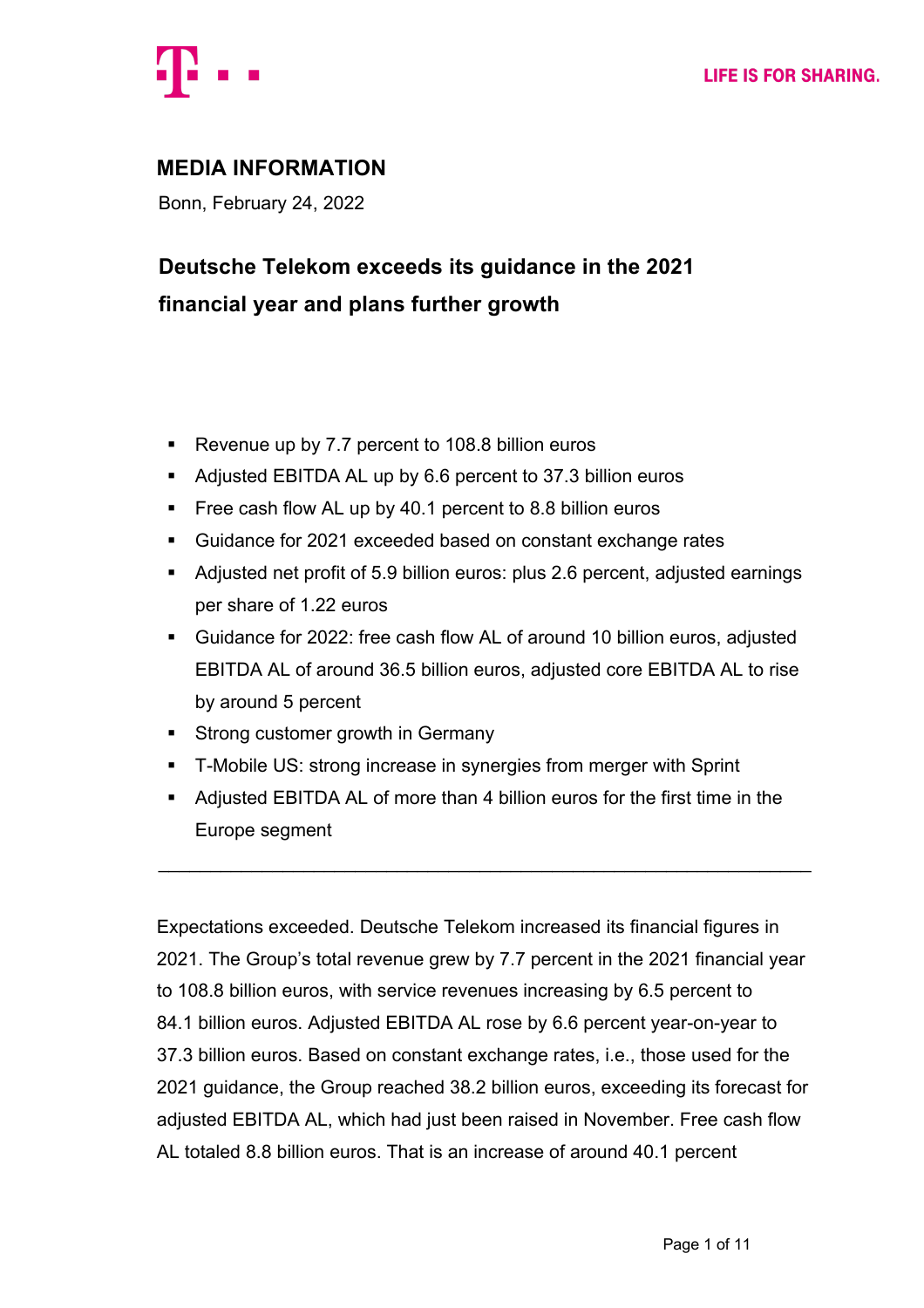compared with 2020. The dividend proposed to the shareholders' meeting on April 7 is 0.64 euros per share.

"We won't let up," said Tim Höttges, CEO of Deutsche Telekom. "Profits are growing in all areas. The Group's successful course continues."

In 2021, Deutsche Telekom invested 18.0 billion euros worldwide, excluding expenses for mobile spectrum. 5.9 percent more than in the previous year. Adjusted net profit increased by 2.6 percent to 5.9 billion euros; on an unadjusted basis, it increased by 0.4 percent to 4.2 billion euros.

For the current financial year, the Group expects free cash flow AL of around 10 billion euros. Adjusted EBITDA AL is expected to reach 36.5 billion euros. The comparison with 2021 must take into account changes in the composition of the Group, primarily the deconsolidation of T-Mobile Netherlands, and effects from the reduction of the terminal equipment lease business in the United States. The figure adjusted for these lease effects – adjusted core EBITDA AL – is expected to increase by around 5 percent in 2022 on a like-for-like basis. Adjusted earnings per share are expected to reach more than 1.25 euros, compared to 1.22 euros in 2021. Deutsche Telekom also confirmed its target of at least 1.75 euros for 2024.

### **Germany: Growth trajectory continues**

In its home market, Deutsche Telekom can look back on a year of substantial growth in customer numbers and of strong earnings. In the broadband business, the Company recorded 360,000 customer additions, thus significantly increasing its market share in 2021. At year-end, 17.2 million (retail and wholesale) customers were using a fiber-optic based line (FTTH, VDSL/vectoring), 1.2 million more than a year earlier.

In mobile communications, Telekom recorded growth in branded contract customers of 666,000 for the full year. The clear market leadership in terms of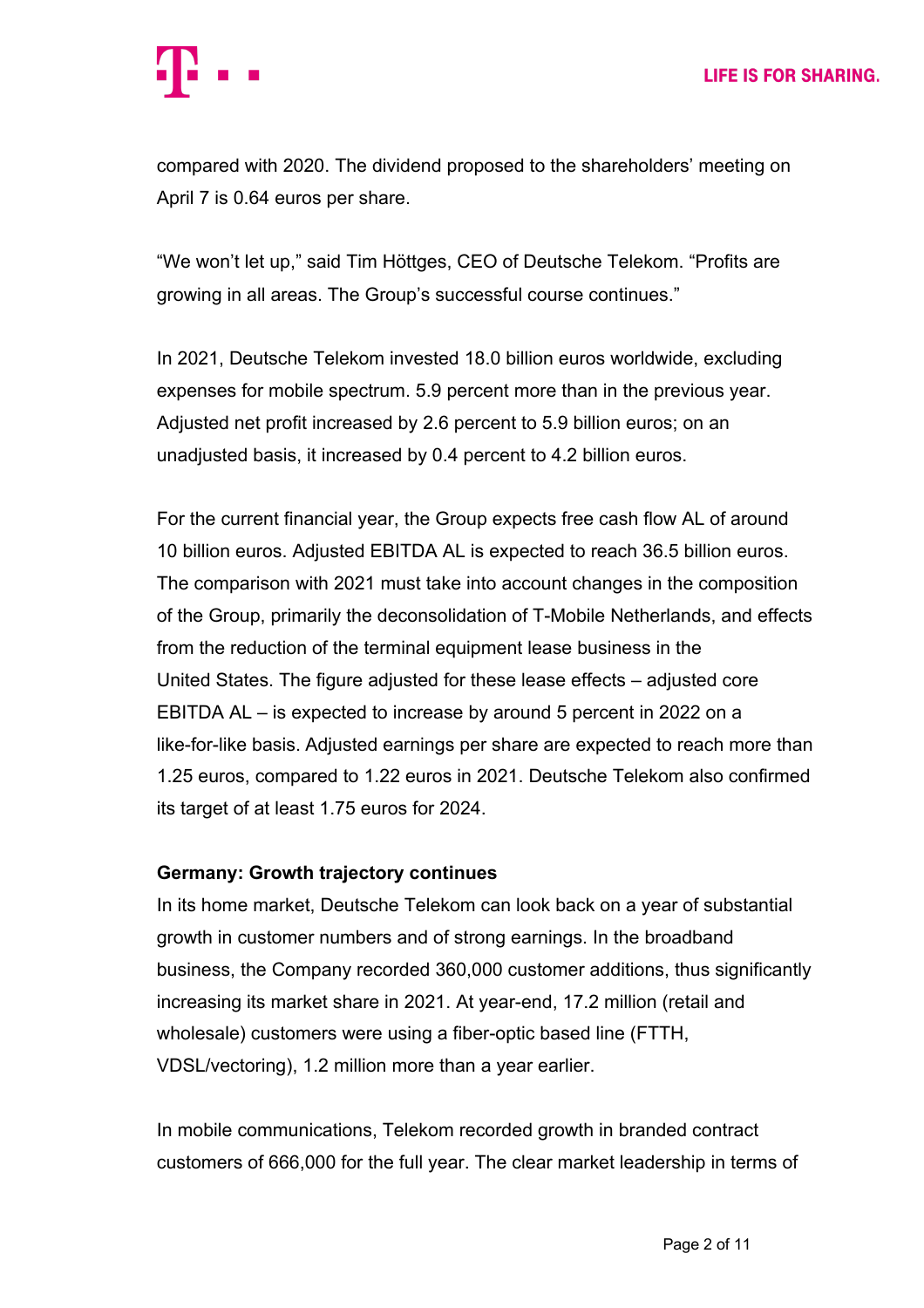mobile service revenues was reinforced. In the fourth quarter, this figure was up 2.3 percent against the prior-year period.

The Germany operating segment increased total revenue by 1.6 percent year-on-year in the 2021 financial year to 24.2 billion euros. Growth in adjusted EBITDA AL was even stronger: up 3.6 percent to 9.5 billion euros.

## **United States: Positive outlook**

T-Mobile US ended the year with 108.7 million customers, an increase of 6.7 million within 12 months. More than 2.9 million of these additions related to the particularly profitable postpaid phone segment.

Total revenue increased by 15.2 percent to 80.8 billion U.S. dollars. At the same time, adjusted EBITDA AL increased by 11.8 percent to 26.9 billion U.S. dollars. The business combination with Sprint is paying off. Last year, synergies leveraged in shared functions, sales, and networks amounted to 3.8 billion U.S. dollars. In 2022, this figure is expected to rise to between 5.0 and 5.3 billion U.S. dollars, thereby exceeding the integration costs of the merger on a full-year basis for the first time since the business combination with Sprint as of April 1, 2020.

### **Europe: Milestone reached**

The Europe operating segment generated adjusted EBITDA AL of more than 4.0 billion euros within a year for the first time. In organic terms, i.e., adjusted for exchange rate effects and changes in the composition of the Group, this was 5.4 percent more than in the prior year. This indicator for earnings performance had increased organically year-on-year in every quarter of the last four years. Service revenues grew by 2.0 percent in organic terms in 2021 to 9.6 billion euros.

Customer numbers increased in all areas in 2021. The European national companies won 770,000 new mobile contract customers in total. The number of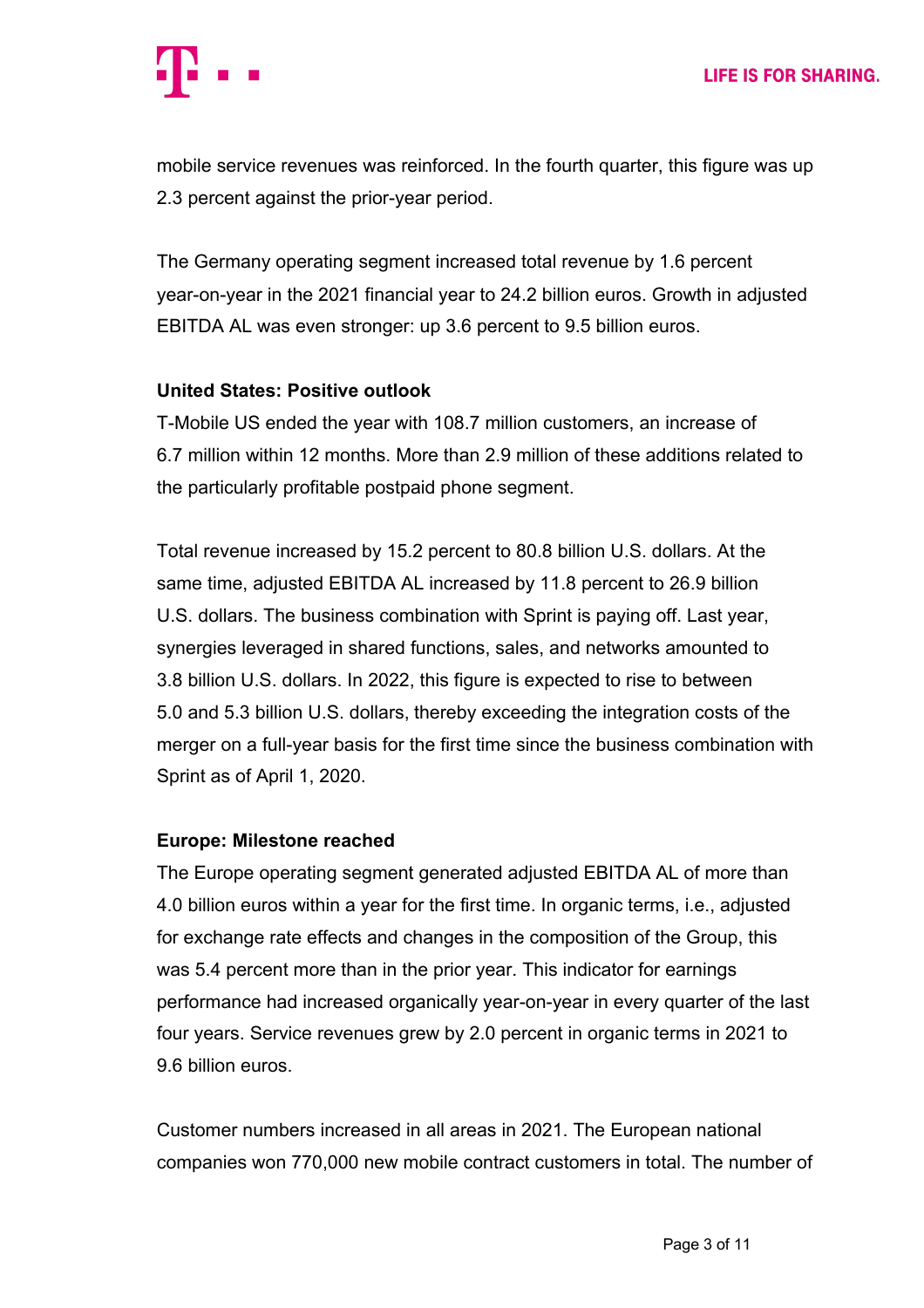broadband customers went up by 350,000. The number of users of convergent fixed-mobile product bundles increased by 842,000.

## **Systems Solutions: Delivered in terms of earnings**

T-Systems has achieved the most important financial target for 2021. The corporate customer segment generated adjusted EBITDA AL of 286 million euros, primarily thanks to strict cost discipline. That is 2.5 percent more than in the previous year.

Revenue declined by 3.4 percent in the year just ended to 4.0 billion euros. Order entry was 8.5 percent down year-on-year at 4.2 billion euros.

## **Group Development: Cell tower business continues to grow**

The cell tower business in the Group Development segment performed very well in the year just ended. In organic terms, revenue increased in 2021 by 5.4 percent year-on-year to 1.1 billion euros. At the same time, adjusted EBITDA AL grew 6.3 percent in organic terms to 0.6 billion euros. The comparison on an organic basis is adjusted for the sale of the Dutch cell towers. The number of cell sites grew by 1,100 in organic terms in the past 12 months to 40,600.

The sale of T-Mobile Netherlands (TMNL), announced in September, is not yet complete. As such, the TMNL figures are included in full in the consolidated data for 2021. In the past year, the Dutch business recorded 192,000 mobile contract additions. Total revenue amounted to 2.1 billion euros, adjusted EBITDA AL to 0.7 billion euros.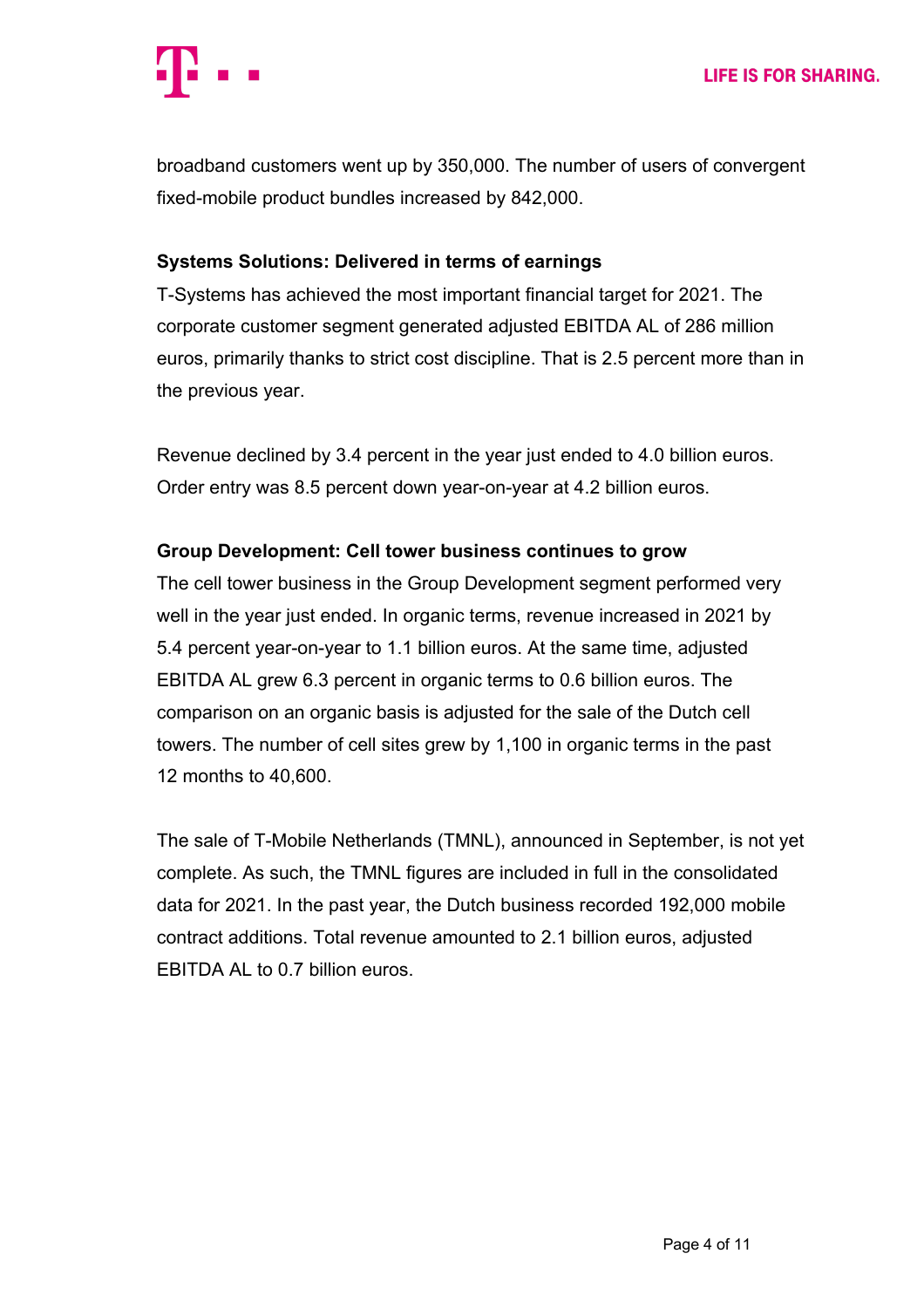

### **The Deutsche Telekom Group at a glance**

|                                | Q4          | Q4          | Change  | FY 2021     | <b>FY</b>   | Change           |
|--------------------------------|-------------|-------------|---------|-------------|-------------|------------------|
|                                | 2021        | 2020        | $\%$    | millions of | 2020        | $\%$             |
|                                | millions of | millions of |         | €           | millions of |                  |
|                                | €           | €           |         |             | €           |                  |
|                                |             |             |         |             |             |                  |
| Net revenue                    | 28,934      | 27,622      | 4.7     | 108,794     | 100,999     | 7.7              |
| Proportion generated           | 77.4        | 76.1        | 1.3p    | 77.0        | 75.5        | 1.5p             |
| internationally                |             |             |         |             |             |                  |
| $\%$                           |             |             |         |             |             |                  |
| Service revenue                | 21,950      | 20,634      | 6.4     | 84,057      | 78,893      | 6.5              |
| <b>Adjusted EBITDA</b>         | 10,461      | 10,438      | 0.2     | 43,175      | 40,374      | 6.9              |
| <b>Adjusted EBITDA AL</b>      | 9,007       | 8,952       | 0.6     | 37,330      | 35,017      | 6.6              |
| Net profit                     | 471         | 1,671       | $-71.8$ | 4,176       | 4,158       | 0.4              |
| (after non-controlling         |             |             |         |             |             |                  |
| interests)                     |             |             |         |             |             |                  |
| Adjusted net profit            | 1,234       | 1,643       | $-24.9$ | 5,862       | 5,715       | 2.6              |
| (after non-controlling         |             |             |         |             |             |                  |
| interests)                     |             |             |         |             |             |                  |
| Free cash flow AL <sup>a</sup> | 520         | 942         | $-44.8$ | 8,810       | 6,288       | 40.1             |
| Cash capex <sup>b</sup>        | 5,106       | 5,814       | $-12.2$ | 26,366      | 18,694      | 41.0             |
| Cash capex <sup>b</sup>        | 5,046       | 5,468       | $-7.7$  | 17,978      | 16,980      | $\overline{5.9}$ |
| (before spectrum)              |             |             |         |             |             |                  |
| Net debt                       |             |             |         | 132,142     | 120,227     | 9.9              |
| Number of                      |             |             |         | 216,528     | 226,291     | $-4.3$           |
| employees <sup>c</sup>         |             |             |         |             |             |                  |
| Of which in                    |             |             |         | 85,160      | 89,032      | $-4.3$           |
| Germany <sup>c</sup>           |             |             |         |             |             |                  |

#### **Comments on the table:**

Sprint has been included in Deutsche Telekom's consolidated financial statements as a fully consolidated subsidiary since April 1, 2020. Sprint is included in the figures for the fourth quarter of 2021, i.e., the reporting quarter, and for the prior-year quarter for the full three months in both cases. In the cumulative figures, Sprint is included for 12 months in the full year 2021 and for just nine months (April to December) in the full year 2020.

- a Before dividend payments and spectrum investment, before interest payments for zero-coupon bonds in the first quarter of 2020, and before repayment of forward-payer swaps at T-Mobile US.
- b Cash outflows for investments in property, plant and equipment, and intangible assets (excluding goodwill).
- c At the reporting date.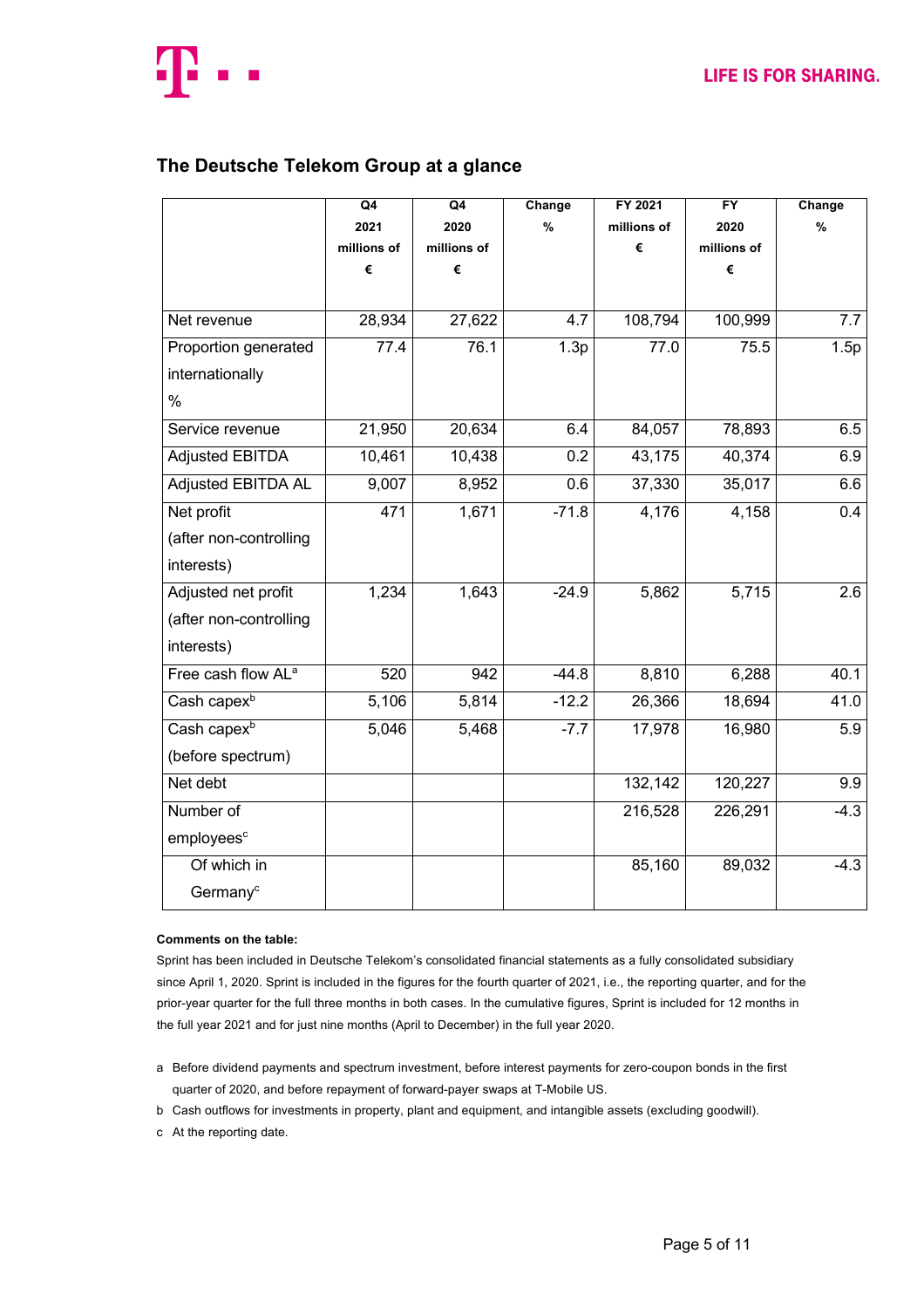

### **Operating segments: Development of operations**

|                                  | Q4          | Q4          | Change  | FY 2021     | $\overline{FY}$ | Change           |
|----------------------------------|-------------|-------------|---------|-------------|-----------------|------------------|
|                                  | 2021        | 2020        | $\%$    | millions of | 2020            | $\frac{9}{6}$    |
|                                  | millions of | millions of |         | €           | millions of     |                  |
|                                  | €           | €           |         |             | €               |                  |
|                                  |             |             |         |             |                 |                  |
| Germany                          |             |             |         |             |                 |                  |
| <b>Total revenue</b>             | 6,329       | 6,264       | 1.0     | 24,164      | 23,790          | 1.6              |
| <b>Adjusted EBITDA AL</b>        | 2,405       | 2,324       | 3.5     | 9,520       | 9,188           | 3.6              |
| <b>United States<sup>a</sup></b> |             |             |         |             |                 |                  |
| <b>Total revenue</b>             | 18,427      | 17,184      | 7.2     | 68,359      | 61,208          | 11.7             |
| $\overline{US-$}$                | 21,066      | 20,505      | 2.7     | 80,806      | 70,117          | 15.2             |
| <b>Adjusted EBITDA AL</b>        | 5,483       | 5,539       | $-1.0$  | 22,697      | 20,997          | 8.1              |
| $US-5$                           | 6,275       | 6,604       | $-5.0$  | 26,871      | 24,033          | 11.8             |
| Europe <sup>b, c</sup>           |             |             |         |             |                 |                  |
| <b>Total revenue</b>             | 2,928       | 2,992       | $-2.1$  | 11,384      | 11,335          | 0.4              |
| Adjusted EBITDA AL               | 962         | 958         | 0.4     | 4,007       | 3,910           | 2.5              |
| <b>Systems Solutions</b>         |             |             |         |             |                 |                  |
| Order entry                      | 1,354       | 2,079       | $-34.9$ | 4,174       | 4,564           | $-8.5$           |
| <b>Total revenue</b>             | 1,027       | 1,077       | $-4.6$  | 4,019       | 4,159           | $-3.4$           |
| <b>Adjusted EBITDA AL</b>        | 72          | 71          | 1.4     | 286         | 279             | $\overline{2.5}$ |
| Group                            |             |             |         |             |                 |                  |
| Development <sup>b, d, e</sup>   |             |             |         |             |                 |                  |
| Total revenue                    | 816         | 740         | 10.3    | 3,165       | 2,883           | $\overline{9.8}$ |
| <b>Adjusted EBITDA AL</b>        | 332         | 266         | 24.8    | 1,307       | 1,101           | 18.7             |

#### **Comments on the table:**

Reassignment between the operating segments.

Consistent with efforts to implement the Group strategy pillar "Lead in business productivity," Deutsche Telekom combined its B2B telecommunications business within its Germany operating segment as of July 1, 2020. This transfer affected the Germany, Europe, Systems Solutions, and GHS operating segments.

Moreover, effective January 1, 2021, Deutsche Telekom reassigned the responsibility for business and profit and loss for Deutsche Telekom IoT GmbH from the Systems Solutions operating segment to the Germany operating segment. Prior-year comparatives for the development of operations, customer numbers, headcount, and order entry were adjusted retrospectively. This internal reorganization does not affect the figures at Group level.

- a Sprint has been included in Deutsche Telekom's consolidated financial statements as a fully consolidated subsidiary since April 1, 2020.
- b As of January 1, 2021, the Austrian cell tower business was transferred from the Europe operating segment to the Group Development operating segment. Prior-year comparatives were not adjusted.
- c Sale of Telekom Romania Communications as of September 30, 2021. The company that operates the Romanian fixed-network business is no longer included in the revenue and earnings figures for the fourth quarter of 2021.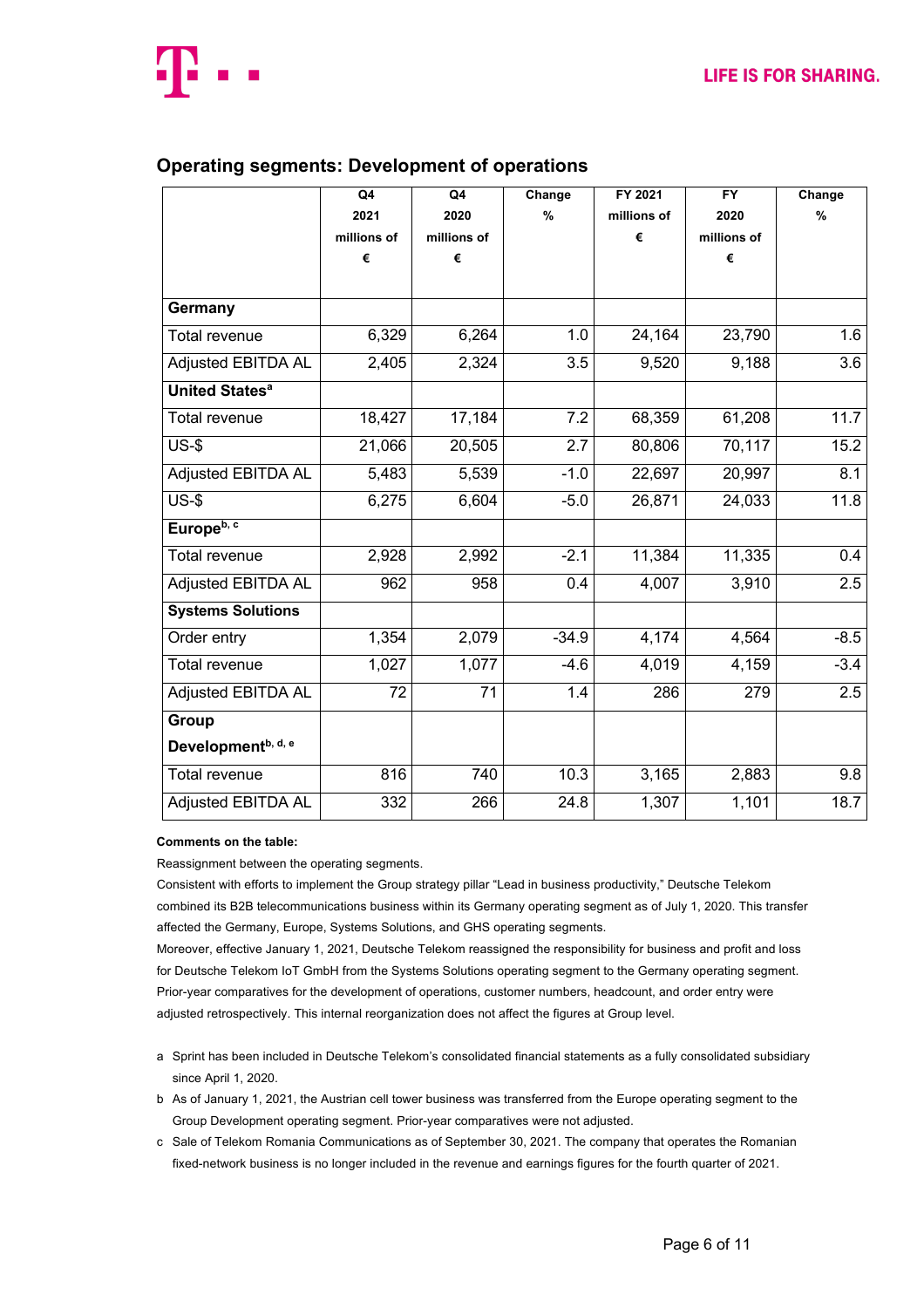

- d First-time consolidation of the Dutch MVNO and SIM provider Simpel as of December 1, 2020.
- e As of June 1, 2021, the Dutch cell tower business was sold to DIV and subsequently contributed into Cellnex Netherlands.

# **Operating segments: Development of customer numbers in the fourth quarter of 2021**

|                                     | Dec. 31, 2021<br>thousands | Sep. 30, 2021<br>thousands | Change<br>thousands | Change<br>% |
|-------------------------------------|----------------------------|----------------------------|---------------------|-------------|
| Germany                             |                            |                            |                     |             |
| Mobile customers                    | 53,211                     | 52,184                     | 1,027               | 2.0         |
| Of which contract                   | 23,129                     | 22,914                     | 215                 | 0.9         |
| customers                           |                            |                            |                     |             |
| Fixed-network lines                 | 17,525                     | 17,543                     | $-18$               | $-0.1$      |
| <b>Broadband lines</b>              | 14,478                     | 14,394                     | 84                  | 0.6         |
| Of which optical fiber <sup>a</sup> | 10,379                     | 10,175                     | 204                 | 2.0         |
| Television (IPTV, satellite)        | 4,001                      | 3,966                      | 35                  | 0.9         |
| Unbundled local loop lines          | 3,622                      | 3,744                      | $-122$              | $-3.3$      |
| (ULLs)                              |                            |                            |                     |             |
| <b>United States</b>                |                            |                            |                     |             |
| Customers <sup>b</sup>              | 108,719                    | 106,920                    | 1,799               | 1.7         |
| Of which postpaid                   | 87,663                     | 85,913                     | 1,750               | 2.0         |
| customers <sup>b</sup>              |                            |                            |                     |             |
| Of which prepaid                    | 21,056                     | 21,007                     | 49                  | 0.2         |
| customers <sup>b</sup>              |                            |                            |                     |             |
| <b>Europe</b> <sup>c</sup>          |                            |                            |                     |             |
| Mobile customers                    | 45,816                     | 46,391                     | $-575$              | $-1.2$      |
| Of which contract                   | 26,575                     | 27,430                     | $-855$              | $-3.1$      |
| customers                           |                            |                            |                     |             |
| Fixed-network lines                 | 7,802                      | 9,123                      | $-1,321$            | $-14.5$     |
| <b>Broadband customers</b>          | 6,381                      | 7,110                      | $-729$              | $-10.3$     |
| Television (IPTV, satellite,        | 4,019                      | 5,132                      | $-1,113$            | $-21.7$     |
| cable)                              |                            |                            |                     |             |
| <b>Group Development</b>            |                            |                            |                     |             |
| Netherlands                         |                            |                            |                     |             |
| Mobile customers                    | 6,939                      | 6,894                      | 45                  | 0.7         |
| Fixed-network lines                 | 739                        | 721                        | 18                  | 2.5         |
| <b>Broadband lines</b>              | 728                        | 709                        | 19                  | 2.7         |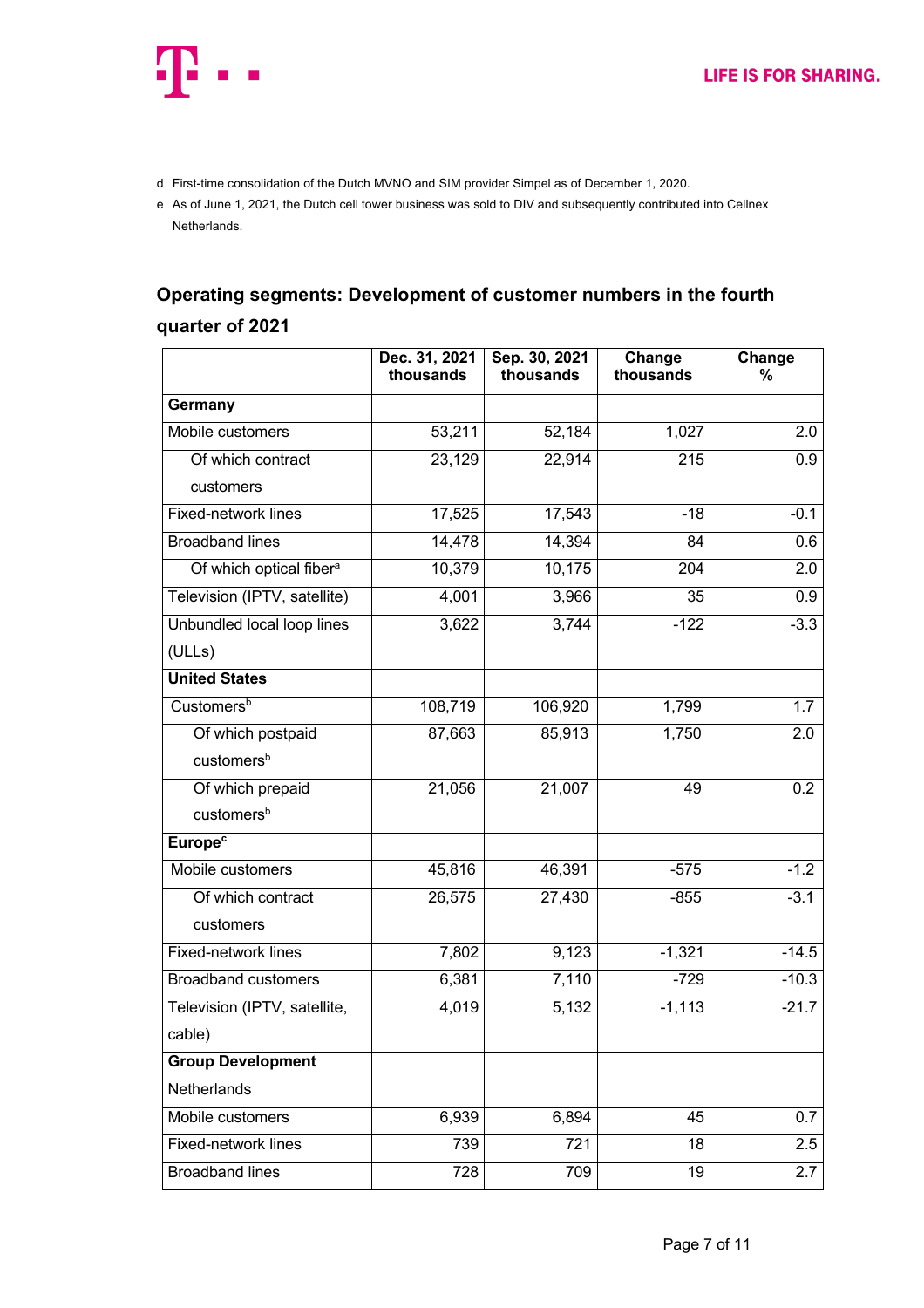

- a Sum of all FTTx access lines (e.g., FTTC/VDSL, vectoring, and FTTH/B).
- b As of July 1, 2021, T-Mobile US acquired 716,000 postpaid phone customers and 90,000 other postpaid customers through the acquisition of assets directly associated with the mobile operations of Shentel. Prior-year comparatives were not adjusted.
- c Sale of Telekom Romania Communications as of September 30, 2021. The company that operates the Romanian fixed-network business is no longer included in the fixed-line and customer numbers as of December 31, 2021.

# **Operating segments: Development of customer numbers in year-on-year comparison**

|                                     | Dec. 31, 2021<br>thousands | Dec. 31, 2020<br>thousands | Change<br>thousands | Change<br>% |
|-------------------------------------|----------------------------|----------------------------|---------------------|-------------|
| Germany                             |                            |                            |                     |             |
| Mobile customers <sup>a</sup>       | 53,211                     | 48,213                     | 4,998               | 10.4        |
| Of which contract                   | 23,129                     | 25,975                     | $-2,846$            | $-11.0$     |
| customers <sup>a</sup>              |                            |                            |                     |             |
| <b>Fixed-network lines</b>          | 17,525                     | 17,590                     | $-65$               | $-0.4$      |
| <b>Broadband lines</b>              | 14,478                     | 14,118                     | 360                 | 2.5         |
| Of which optical fiber <sup>b</sup> | 10,379                     | 9,515                      | 864                 | 9.1         |
| Television (IPTV, satellite)        | 4,001                      | 3,864                      | 137                 | 3.5         |
| Unbundled local loop lines          | 3,622                      | 4,101                      | $-479$              | $-11.7$     |
| (ULLs)                              |                            |                            |                     |             |
| <b>United States</b>                |                            |                            |                     |             |
| Customers <sup>c</sup>              | 108,719                    | 102,064                    | 6,655               | 6.5         |
| Of which postpaid                   | 87,663                     | 81,350                     | 6,313               | 7.8         |
| customers <sup>c</sup>              |                            |                            |                     |             |
| Of which prepaid                    | 21,056                     | 20,714                     | 342                 | 1.7         |
| customers <sup>c</sup>              |                            |                            |                     |             |
| <b>Europed</b>                      |                            |                            |                     |             |
| Mobile customers                    | 45,816                     | 45,619                     | 197                 | 0.4         |
| Of which contract                   | 26,575                     | 26,844                     | $-269$              | $-1.0$      |
| customers                           |                            |                            |                     |             |
| Fixed-network lines                 | 7,802                      | 9,084                      | $-1,282$            | $-14.1$     |
| <b>Broadband customers</b>          | 6,381                      | 6,943                      | $-562$              | $-8.1$      |
| Television (IPTV, satellite,        | 4,019                      | 5,046                      | $-1,027$            | $-20.4$     |
| cable)                              |                            |                            |                     |             |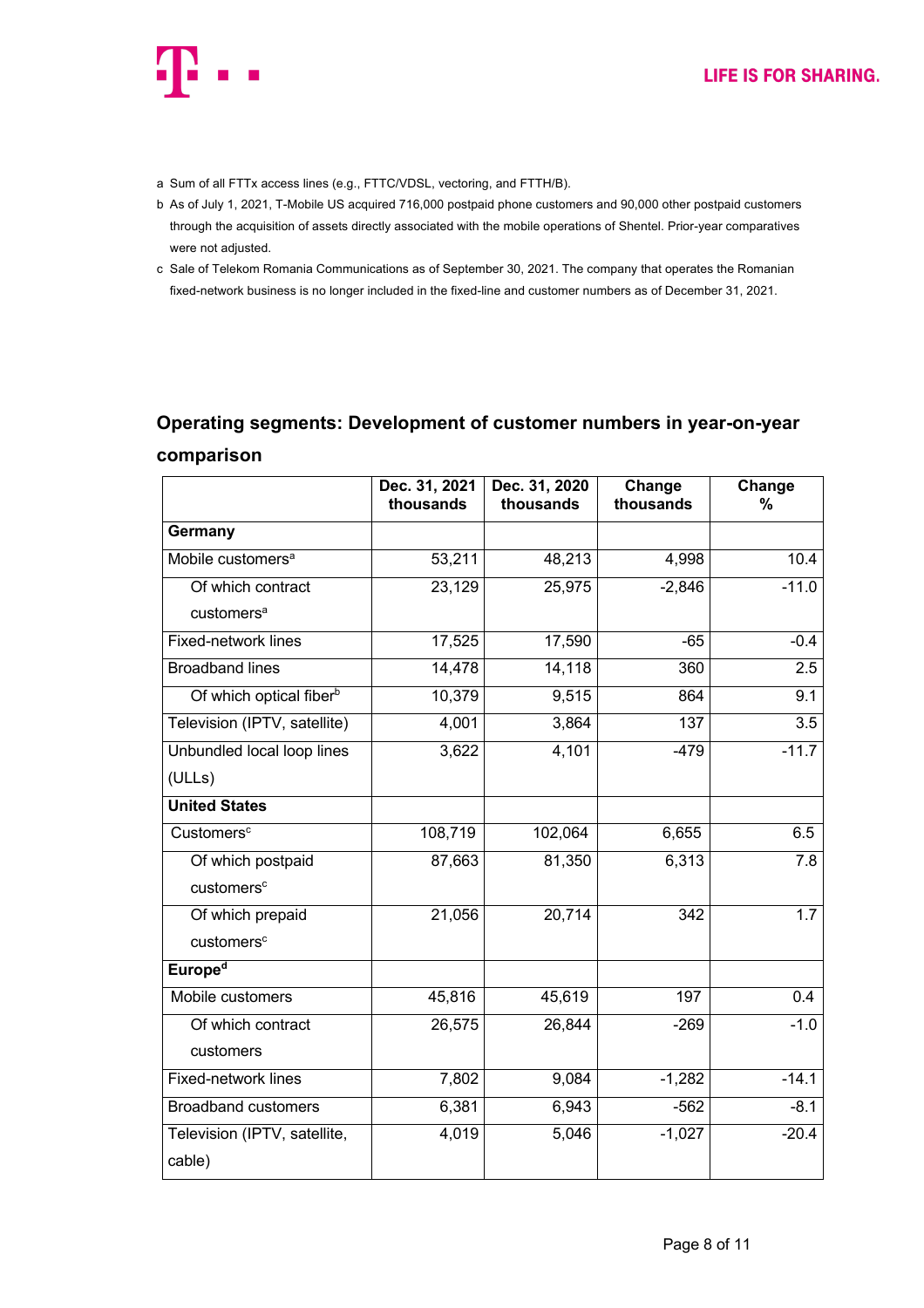

| <b>Group Development</b> |       |       |     |     |
|--------------------------|-------|-------|-----|-----|
| <b>Netherlands</b>       |       |       |     |     |
| Mobile customers         | 6,939 | 6,803 | 136 | 2.0 |
| Fixed-network lines      | 739   | 682   | 57  | 8.4 |
| <b>Broadband lines</b>   | 728   | 668   | 60  | 9.0 |

#### **Comments on the table:**

Reassignment between the operating segments.

Consistent with efforts to implement the Group strategy pillar "Lead in business productivity," Deutsche Telekom combined its B2B telecommunications business within its Germany operating segment as of July 1, 2020. This transfer affected the Germany, Europe, Systems Solutions, and GHS operating segments.

Moreover, effective January 1, 2021, Deutsche Telekom reassigned the responsibility for business and profit and loss for Deutsche Telekom IoT GmbH from the Systems Solutions operating segment to the Germany operating segment. Prior-year comparatives for the development of operations, customer numbers, headcount, and order entry were adjusted retrospectively. This internal reorganization does not affect the figures at Group level.

- a From January 1, 2021, around 3.6 million SIM cards of a service provider that were previously reported under contract customers are now reported under prepaid customers. Prior-year comparatives were not adjusted.
- b Sum of all FTTx access lines (e.g., FTTC/VDSL, vectoring, and FTTH/B).
- c As of July 1, 2021, T-Mobile US acquired 716,000 postpaid phone customers and 90,000 other postpaid customers through the acquisition of assets directly associated with the mobile operations of Shentel. Prior-year comparatives were not adjusted.
- d Sale of Telekom Romania Communications as of September 30, 2021. The company that operates the Romanian fixed-network business is no longer included in the fixed-line and customer numbers as of December 31, 2021.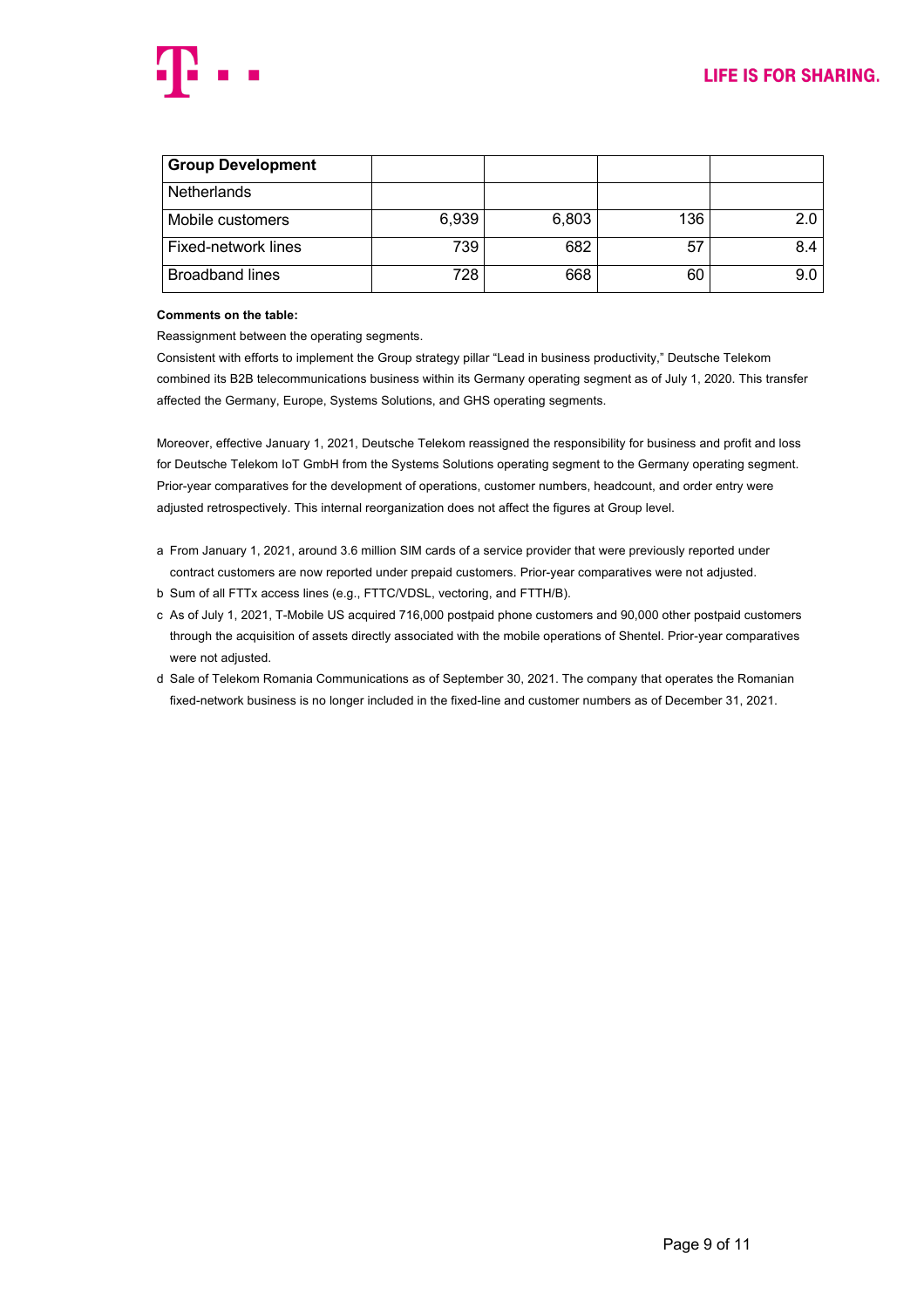#### **LIFE IS FOR SHARING.**

This media information contains forward-looking statements that reflect the current views of Deutsche Telekom management with respect to future events. They are generally identified by the words "expect," "anticipate," "believe," "intend," "estimate," "aim," "goal," "plan," "will," "seek," "outlook," or similar expressions and include generally any information that relates to expectations or targets for revenue, adjusted EBITDA AL, or other performance measures. Forward-looking statements are based on current plans, estimates, and projections, and should therefore be considered with caution. Such statements are subject to risks and uncertainties, most of which are difficult to predict and are generally beyond Deutsche Telekom's control. They include, for instance, the progress of Deutsche Telekom's staff-related restructuring measures and the impact of other significant strategic or business initiatives, including acquisitions, dispositions, and business combinations. In addition, movements in exchange rates and interest rates, regulatory rulings, stronger than expected competition, technological change, litigation and regulatory developments, among other factors, may have a material adverse effect on costs and revenue development. If these or other risks and uncertainties materialize, or if the assumptions underlying any of these statements prove incorrect, Deutsche Telekom's actual results may be materially different from those expressed or implied by such statements. Deutsche Telekom can offer no assurance that its expectations or targets will be achieved. Without prejudice to existing obligations under capital market law, Deutsche Telekom does not assume any obligation to update forward-looking statements to account for new information or future events or anything else. In addition to figures prepared in accordance with IFRS, Deutsche Telekom presents alternative performance measures, e.g., EBITDA, EBITDA AL, adjusted EBITDA, adjusted EBITDA AL, adjusted EBITDA margin AL, Core EBITDA, adjusted EBIT, EBIT margin, adjusted net profit/loss, adjusted earnings per share, free cash flow, free cash flow AL, gross debt, and net debt. These measures should be considered in addition to, but not as a substitute for, the information prepared in accordance with IFRS. Alternative performance measures are not subject to IFRS or any other generally accepted accounting principles. Other companies may define these terms in different ways.